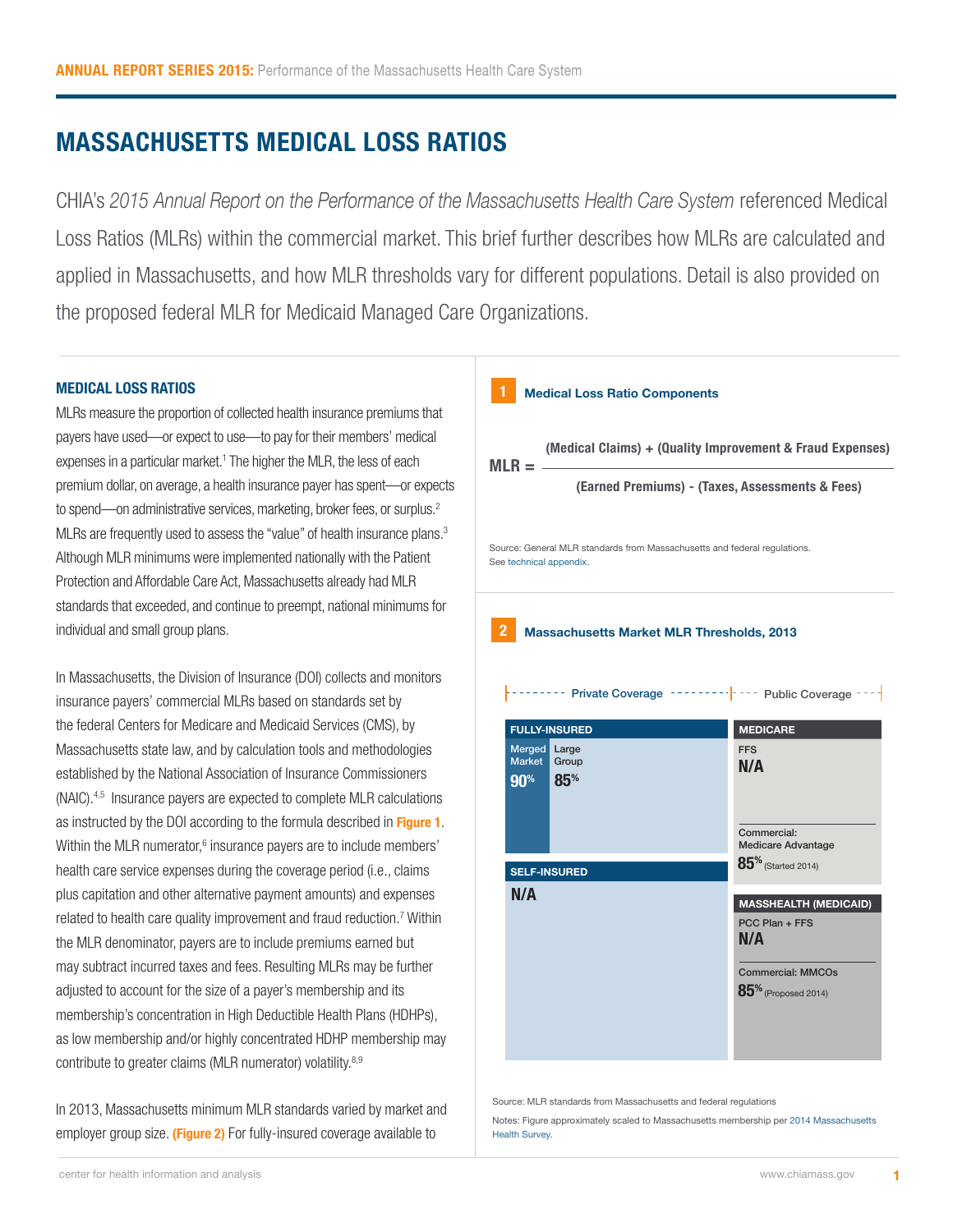120%

120%

120%



Source: 2013 Massachusetts Annual Comprehensive Financial Statements; CHIA and Oliver Wyman Actuarial Consulting analysis

individuals and small group employers (with 50 or fewer employees) in Massachusetts' merged market, payers were required to meet a minimum MLR threshold of 90% (i.e., 90% of adjusted premiums must have been spent on qualifying medical expenses);<sup>10</sup> federal law required that payers offering fully-insured plans in the large group market (covering employer groups with more than 50 employees) meet the minimum MLR threshold of 85%. Payers administering self-insured group plans of all sizes, which represent 60% of the commercial market, are not required to meet state or federal minimum MLRs.<sup>11</sup> Payers administering Medicare Advantage and/or Medicare Part D plans, starting in 2014, are required to meet a federally-set standard of 85%.12 A recently proposed CMS rule, discussed in the next section, also proposes a similar 85% threshold for Medicaid/ CHIP managed care organizations (MMCOs). When payers do not meet MLR standards, policyholders (and/or the government) provide refunds ("rebates") totaling the amount needed to otherwise meet the standard.<sup>13</sup>

#### **PROPOSED CMS MEDICAID MANAGED CARE MLR**

On June 1, 2015, CMS proposed a rule outlining MLR requirements for Medicaid/CHIP managed care programs.14 The proposed rule, which is subject to change during the current public comment period, requires Medicaid/CHIP payers to annually calculate and report MLRs, allowing state regulators to conduct retrospective and prospective analyses of payments compared to expenditures to ensure fair and equitable

arrangements are maintained. Per the rule, Medicaid/CHIP payers would also be required to achieve at least an 85% MLR by a calculation similar to that used in the commercial and Medicare Advantage markets.<sup>15,16,17</sup> Rebate requirements, however, would be at individual state discretion. MLR requirements would commence with managed care contracts with effective dates beginning in 2017, though the first MLR calculations would not begin until late-2018.18

The proposed rule requires an audited financial statement from payers that supports the MLR calculation. Meeting this requirement may be challenging for MMCOs if they do not have audited financial statements specific to the contract period, or if they are a multi-line MMCO and do not have Medicaid-specific audited statements.

The CMS proposed rule further encourages states to establish a "maximum" MLR, with consideration for the unique circumstances of their Medicaid programs and markets. No proposed threshold is given.<sup>19</sup>

### **MASSACHUSETTS' MEDICAL LOSS RATIOS IN CONTEXT (2013)**<sup>20</sup>

In 2013, the latest year for which complete Massachusetts market data was available,<sup>21</sup> seven commercial payers operating in the Massachusetts merged market fell below the 90% MLR threshold.22 **(Figure 3)** Most Massachusetts Large Group payers exceeded an 85% MLR threshold, as did most Massachusetts Medicare Advantage payers.23 Had the proposed